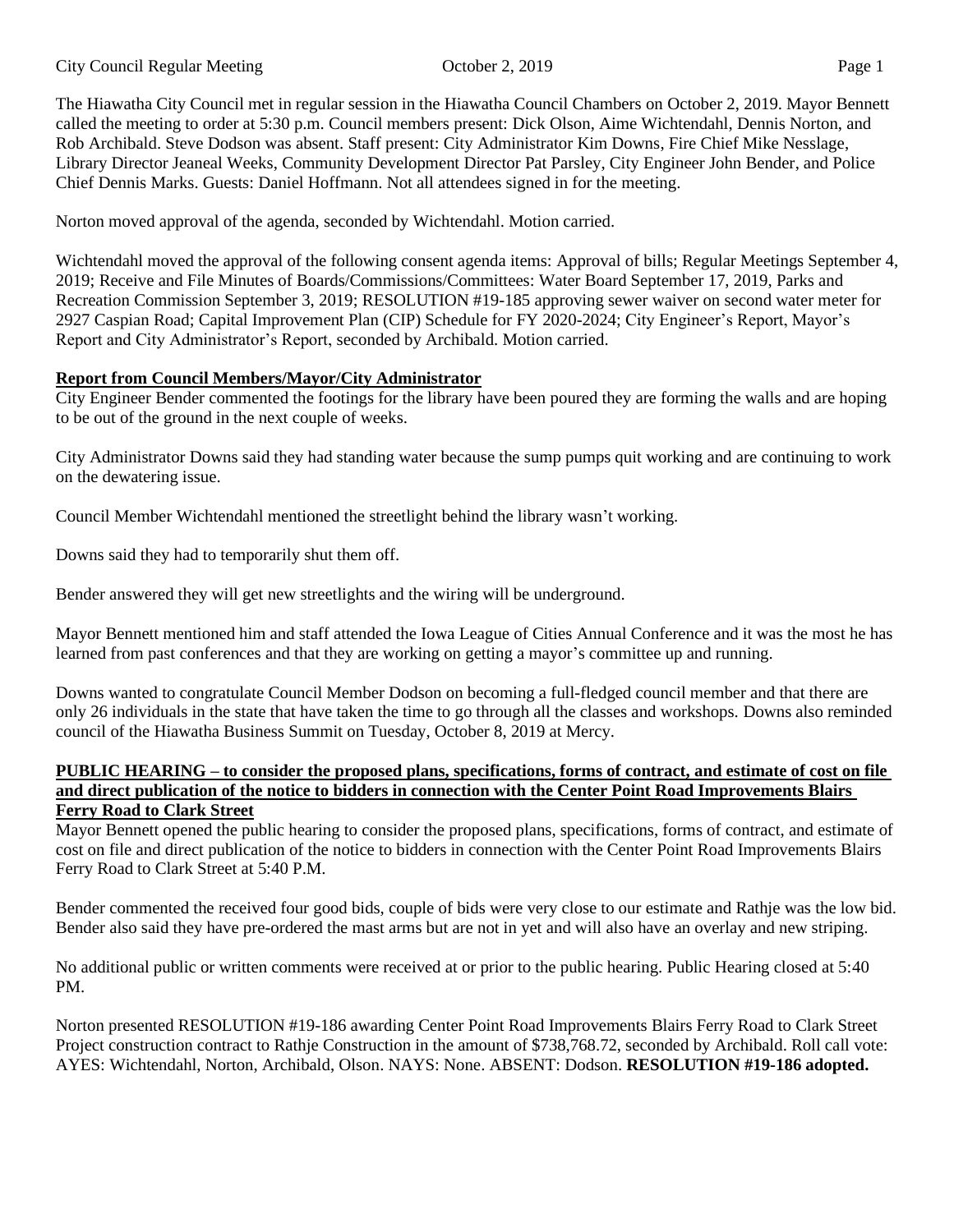# **Consider Resolution setting public hearing date (October 16, 2019 @ 5:30 P.M.) to consider Application for Voluntary Annexation received from ITC Midwest, LLC for property located east of Edgewood Road, west of Interstate I-380 and south of County Home Road**

Wichtendahl presented RESOLUTION #19-187 setting public hearing date (October 16, 2019 @ 5:30 P.M.) to consider Application for Voluntary Annexation received from ITC Midwest, LLC for property located east of Edgewood Road, west of Interstate I-380 and south of County Home Road, seconded by Archibald. Roll call vote: AYES: Archibald, Olson, Norton, Wichtendahl. NAYS: None. ABSENT: Dodson. **RESOLUTION #19-187 adopted.**

# **Tower Terrace Roadway Expansion Project**

Hilary Hershner from Corridor Metropolitan Planning Organization gave a presentation on the update of the original Tower Terrace Road Corridor Management Plan (TTRCMP). The plan includes the following steps to advance each project to implementation (construction):

- Providing limits for environmental analyses,
- Phasing the corridor into financially manageable sized construction projects,
- Developing conceptual plans and cost estimates for each project,
- Assigning priority for each project,
- Recommending cost sharing,
- Identifying funding sources, and
- Developing an implementation schedule

Tower Terrace Road Corridor Management Plan Update for Funding:

- Surface Transportation Block Grants (STBG)
	- o The funding source allocated to member jurisdictions by the Corridor MPO through our annual Transportation Improvement Program (TIP)
	- o Swap funding a possibility
	- o MPO funds requires minimum 20% match from local jurisdiction
- Other sources of funding
	- o Federal:
		- Iowa Clean Air Attainment Program (ICAAP)
		- Better Utilizing Investments to Leverage Development (BUILD Grants)
			- Formerly called TIGER grants
	- o State:
		- Revitalize Iowa's Sound Economy (RISE)
		- Tax Increment Finance (TIF)
		- Assessments, Connection Fees, Development Agreements
		- General Obligation Funds (GOB)

Council Member Olson asked if the cost is spread out over the jurisdictions and if Robins will be taking their share of the bridge.

Hershner answered the goal is to spread it out over the jurisdictions and that Robins does not have all the funding and did not adopt this plan at their last meeting.

Council Member Archibald asked if there had been a build grant.

City Engineer Bender said no there used to be a TIGER grant and does not believe there were any in Iowa.

Archibald asked if Cedar Rapids has acted on the plan yet.

Hershner said Marion has adopted it, Cedar Rapids will be acting on it and Robins has seen it.